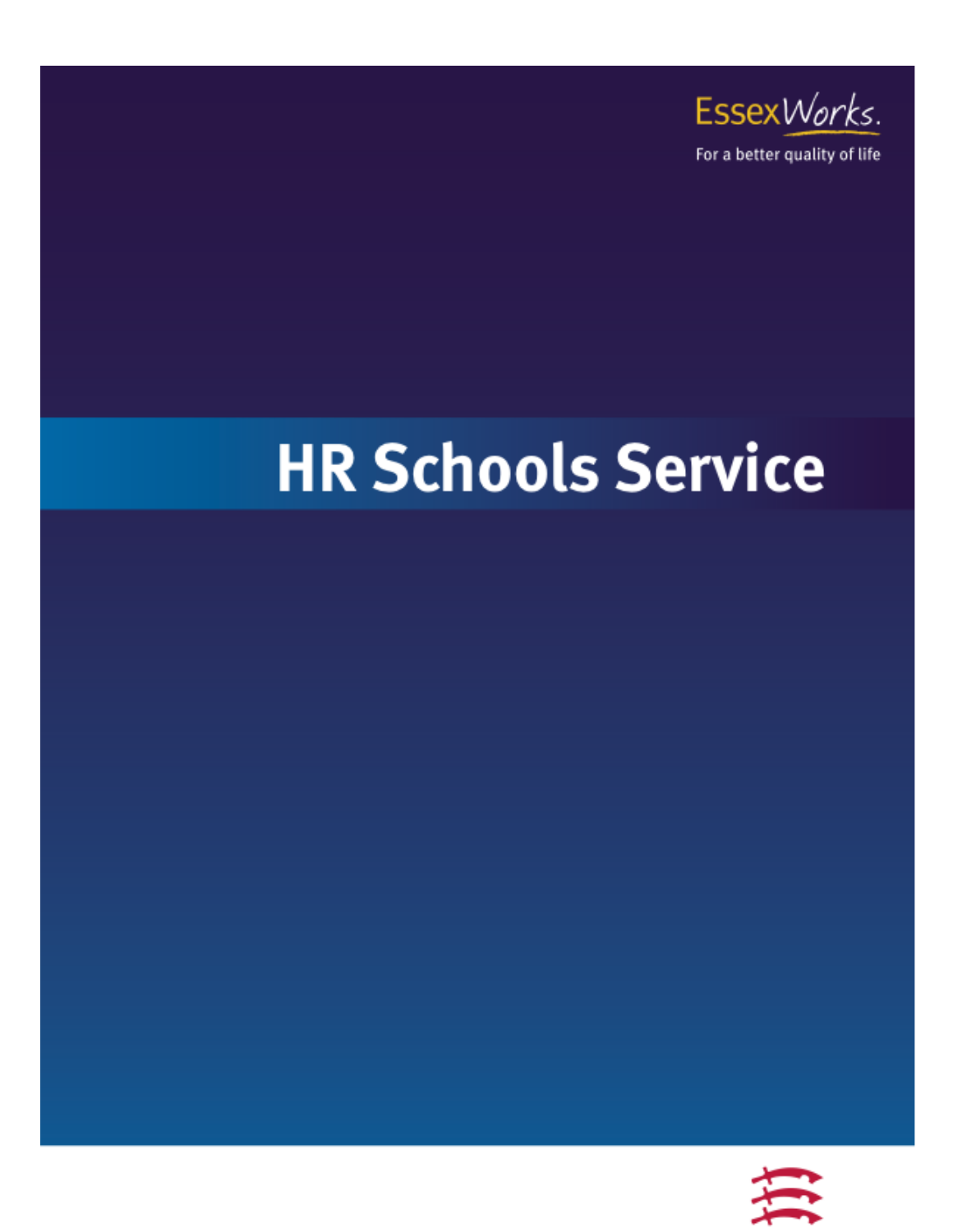| This Policy was originally created in<br>January 2012, to take effect from: | 1 September 2012 |
|-----------------------------------------------------------------------------|------------------|
| It was ratified by the Governing Body on :                                  | 30/9/21          |

# **Capability (excluding ill-health) Procedure**

*Published by:*  Essex County Council HR Service County Hall, Chelmsford Essex CM2 6WN England

@ Essex County Council, HR Service March 2001

Copies may be made without prior permission by any establishment purchasing this model procedure from Essex County Council provided such copies are used solely with that establishment and acknowledgement is given. For copying or use in any other circumstances, prior written permission must be obtained from the County Council.

.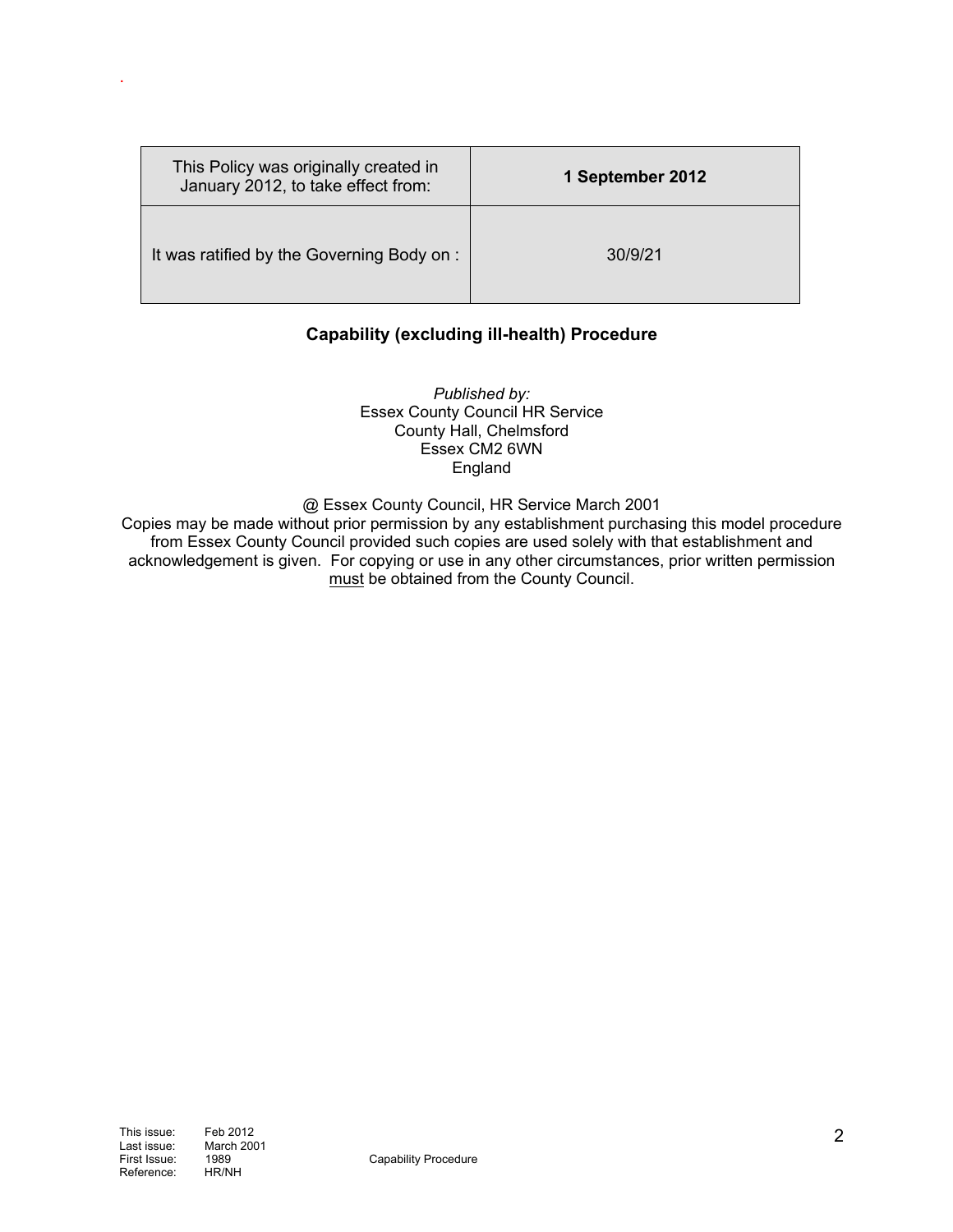## **CONTENTS**

| $\mathcal{P}$   |                                                  |  |
|-----------------|--------------------------------------------------|--|
| 3 <sub>1</sub>  |                                                  |  |
| $4_{-}$         |                                                  |  |
| 5 <sub>1</sub>  |                                                  |  |
| 6.              |                                                  |  |
|                 |                                                  |  |
| 8.              |                                                  |  |
| 9.              |                                                  |  |
| 10 <sub>1</sub> | GRIEVANCES RAISED DURING CAPABILITY PROCEDURES 8 |  |
|                 |                                                  |  |
|                 |                                                  |  |
|                 |                                                  |  |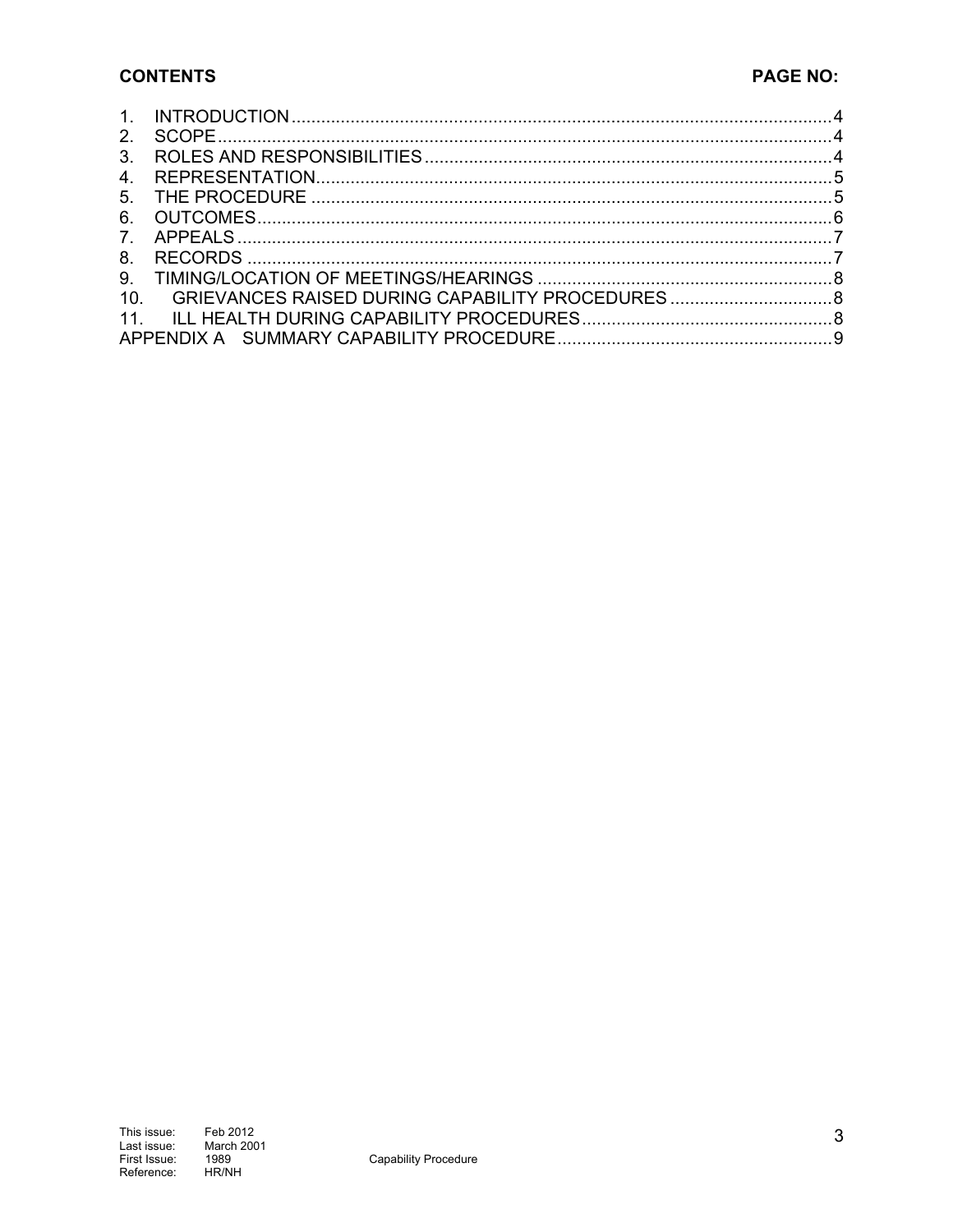## **1. INTRODUCTION**

1.1 The minimum standard expected of all employees is the satisfactory performance of the tasks as set out in their job description, to the level set out in the person specification for that job and any standards applicable to the role e.g. Teaching Standards, Threshold Standards, HLTA Standards.

The performance of staff is monitored and managed on a day to day basis by line managers and through the Performance Management Procedures. The Capability Procedure sets out arrangements that will apply where an employee's performance falls below the minimum standard of competence that is expected of them.

A summary of the procedure is set out at Appendix A.

## **2. SCOPE**

2.1.1 This Procedure is applicable to all staff (including the headteacher).

In the case of staff with less than one year's service and on fixed term contracts, while the principles of reasonableness and natural justice reflected in these procedures and the ACAS Code of Practice on disciplinary and grievance matters will apply, it may be appropriate to foreshorten procedures, processes and relevant timescales in keeping with the particular nature of their employment.

- 2.2 Separate procedures apply to:
	- Teachers' during the Statutory Induction Period.
	- Probationary Periods.
	- Misconduct cases
	- . Ill health cases.

## **3. ROLES AND RESPONSIBILITIES**

- 3.1 It is the responsibility of the Governing Body to:
	- define and communicate procedures and to ensure that they are applied in a consistent manner;
	- ensure that systems are in place for the proper induction of new and promoted staff, and for day to day management and performance management of staff, to ensure that minor deficiencies in performance are dealt with effectively without recourse to the formal procedure;
	- appoint a member(s) to manage the process where the headteacher is the subject of the procedure;
	- establish where appropriate, capability/dismissal and appeals committees.
- 3.2 It is the responsibility of the headteacher and other managers to:
	- manage performance effectively ensuring that staff are aware of the standards expected of them and dealing with any minor deficiencies in conduct at the earliest stage through normal day to day supervision and probation, induction and performance management procedures;
	- ensure that, where necessary, capability procedures are carried out promptly, fairly and equitably;
	- issue warnings and make initial dismissal decisions (headteacher only) where appropriate.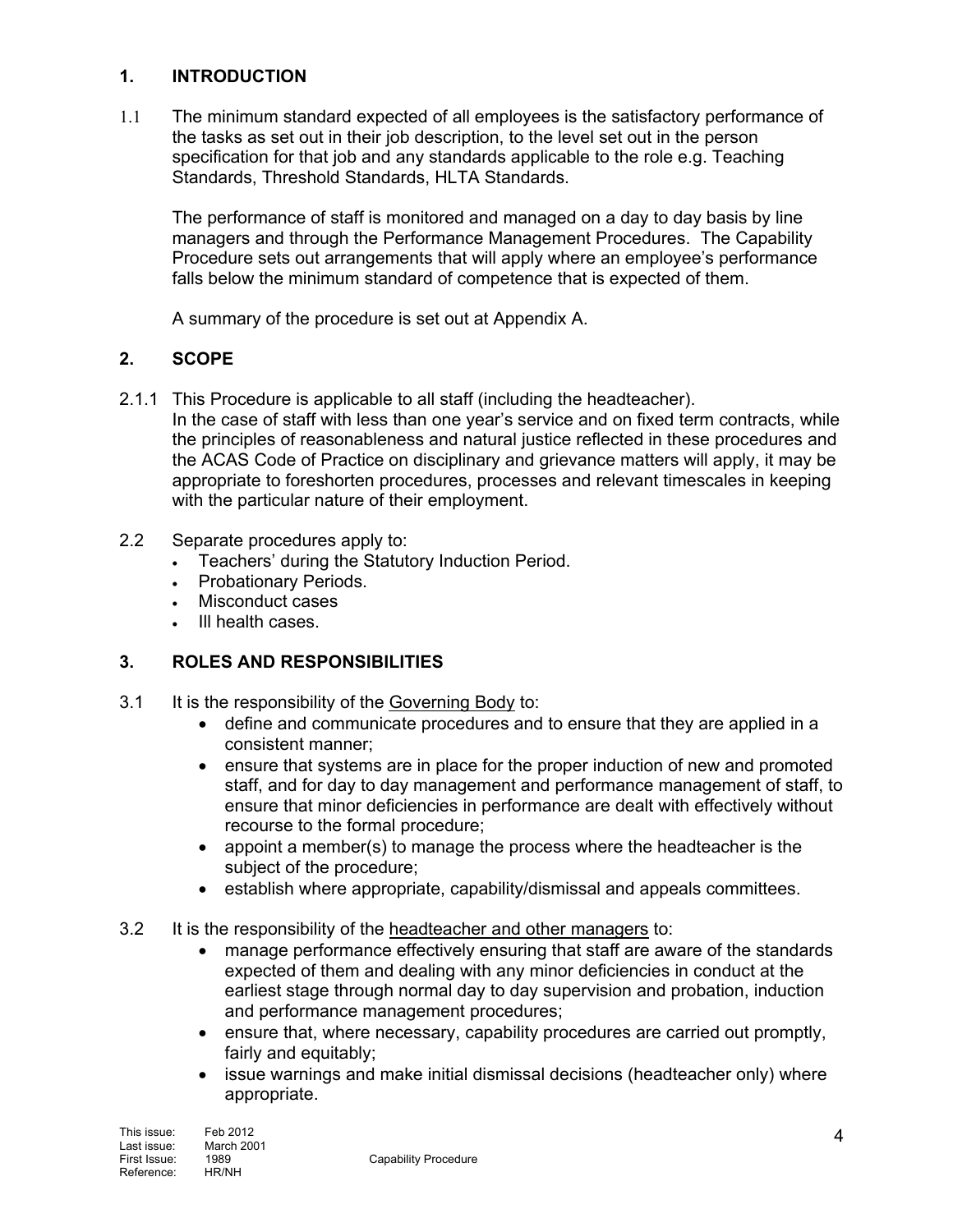- 3.3 It is the responsibility of all staff to:
	- be aware of and comply with all general rules and procedures referred to in their contract, conditions of service job description and any specific standards of performance related to their area of work and workplace;
	- comply fully with this procedure and to co-operate with the processes contained therein.

## **4. REPRESENTATION**

4.1 An employee is entitled to be accompanied by a trade union/professional association representative, colleague, friend or other appropriate person, at all stages of the formal procedure. The employee must make his/her own arrangements for this.

## **5. THE PROCEDURE**

#### 5.1 Identified concerns

Where evidence emerges that an employee's performance has fallen below the minimum standards expected of them (as set out in 1.1 above), this will be discussed with the employee, normally (see 5.3 below) as part of the **Performance** 

**Management Procedure**. The line manager or other appropriate manager, will:

- set out the nature and seriousness of the concerns:
- confirm any previous discussions/support;
- give the employee the opportunity to comment and discuss concerns.

#### 5.2 Monitoring

A monitoring period will usually be set as part of the Performance Management Procedure, in all but the most serious cases (see 5.3 below).

The manager will:

- set targets for future performance (in addition to existing Performance Management Targets);
- agree any further support with the employee;
- make it clear how, and by whom, progress will be monitored and when it will be reviewed;
- explain the consequences and process if no, or insufficient, improvement is made.

The period of monitoring will normally be between 4 and 8 working weeks and in any case shall only be as long as is necessary to allow reasonable time for improvement and this will depend on the seriousness of the issues and individual circumstances. Exceptionally, an extension of not normally more than 4 weeks may be granted, where there has been significant improvement or there has been significant absence during the monitoring period.

Full detail of this meeting and its decisions will be confirmed in writing to the employee.

Regular contact will be maintained throughout the monitoring period to review and support progress.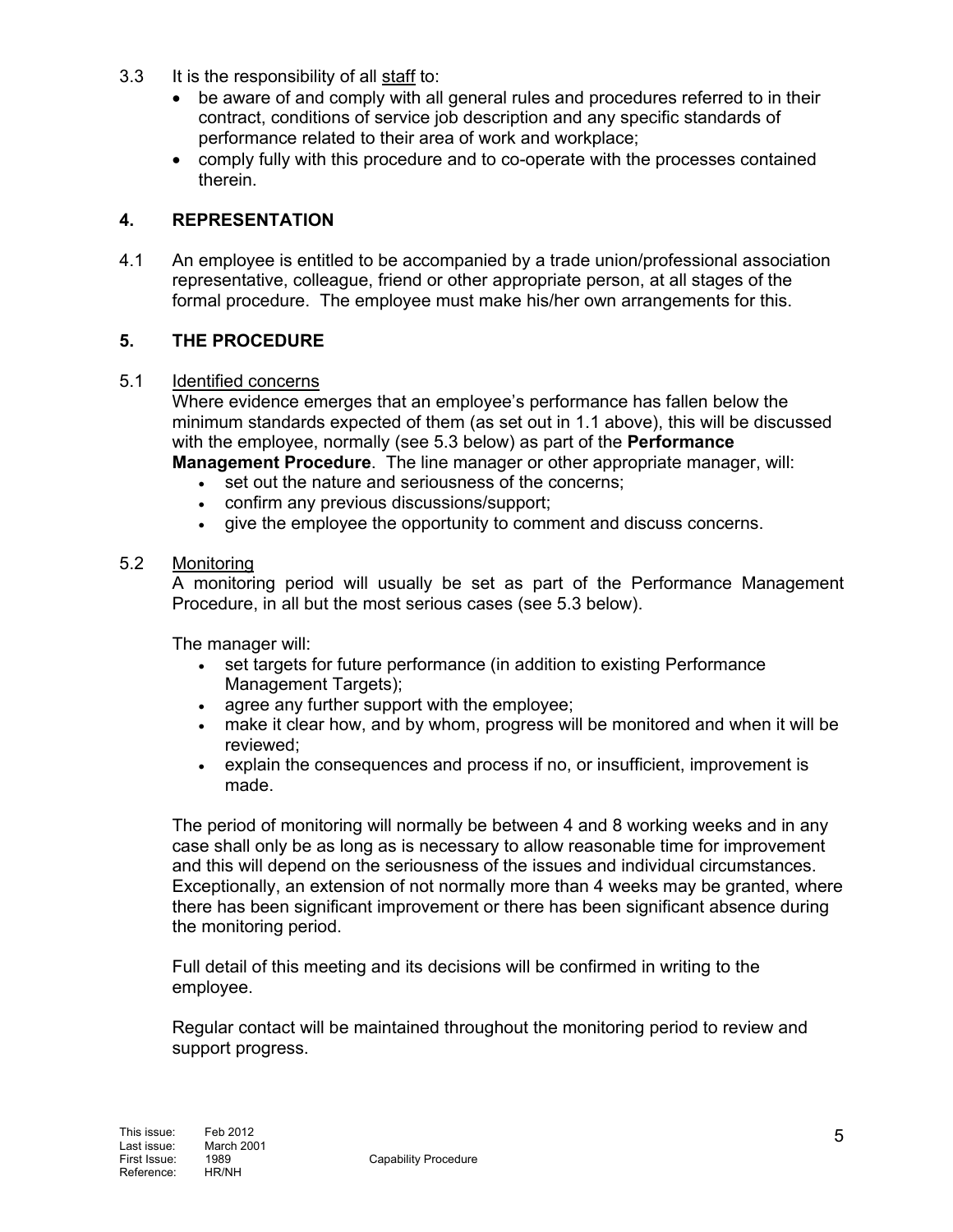# 5.3 The formal procedure

In the most severe cases, and where there has been insufficient improvement following any monitoring period, the Performance Management Process will be suspended and the **Formal Capability Procedure** will be invoked. The employee will be called to a formal capability meeting. The meeting will be conducted by an appropriate manager. This will be the headteacher where there have been previous warnings and dismissal is therefore a possible outcome. Where the headteacher is the subject of the procedure the meeting will be conducted by a deputed governor.

- 5.3.1 The employee will be given at least five working days' notice, in writing, of the date, time and place of the meeting. When given this notice, the employee will be:
	- informed of the nature and details of the concerns;
	- informed of his/her right to be accompanied at the meeting by a representative (see 4. above);
	- supplied with a copy of the evidence which is to be considered at the meeting;
	- given an indication of the possible penalty which could be imposed if the concerns are found to be substantiated, e.g. a formal warning or termination of employment by dismissal where previous warnings have been issued);
	- informed who will be involved in the meeting including the name of any advisers.
- 5.3.2 Not later than two working days before the meeting the employee:
	- must supply the name and status of his/her representative;
	- may submit a written statement or other supporting written evidence if s/he wishes, either direct or through his/her representative.
- 5.3.3 At the meeting the concerns will be explained to the employee and they and they will have the opportunity to make representations.

# **6. OUTCOMES**

- 6.1 Where the concerns are substantiated the following decisions may be made:
	- 6.1.1 (i) Written warning (normally for one year) and a formal monitoring period: where there is serious concern about the standard of performance or there has been insufficient progress following a period of monitoring (4-8 weeks).
		- (ii) Final Written Warning (normally for one year) and a formal monitoring period: where the concerns are particularly serious or there has been insufficient progress following a previous warning or period of monitoring (4-8 weeks).
		- (iii) Dismissal with notice: in the most serious cases and where there has been:
			- no progress following a previous warning/period of monitoring
			- insufficient progress following a final written warning.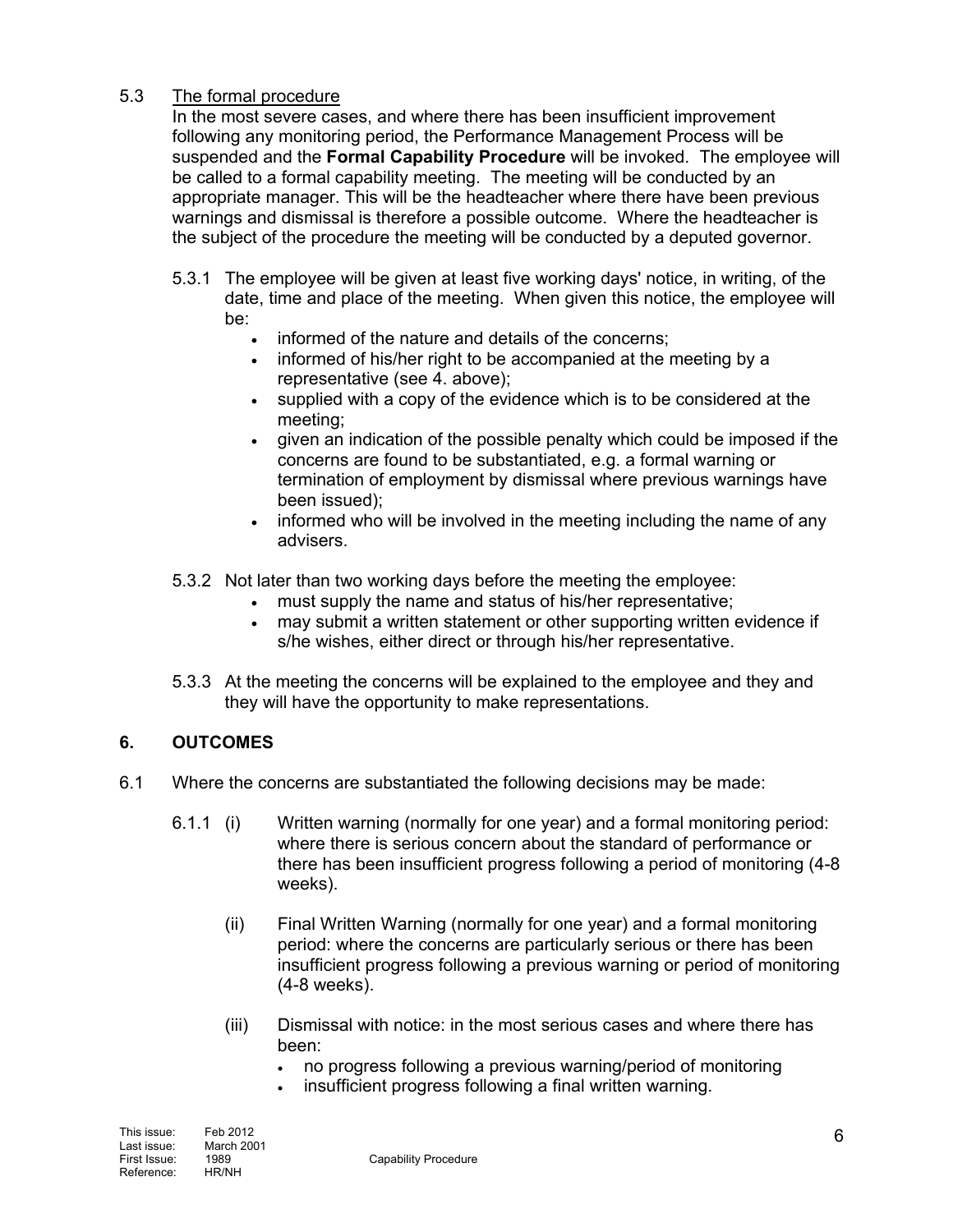- 6.1.2 Where the concerns are substantiated at a formal meeting, this is likely to result in any pay increment due to the employee at the end of the relevant year, being withheld.
- 6.2 Where a warning is determined, the employee will be informed, normally at the end of the meeting, and in any case, in writing of:
	- the nature and seriousness of the concerns;
	- the improvement in performance that is required during the formal monitoring period to remove them from the formal process (ie through set targets);
	- the support that will be available to help the member of staff improve;
	- the end date of the formal monitoring period and how performance will be monitored during this period, including any review dates;
	- $\bullet$  the fact that any pay progression due at the next pay review is likely to be withheld;
	- the consequences of failure to improve to the required standard;
	- in the case of a formal warning or dismissal the employee will also be notified of his/her right of appeal.
- 6.3 In the case of dismissal, employees will normally be placed on paid suspension for the period of notice, pending any appeal by them.

# **7. APPEALS**

- 7.1 An employee has a right of appeal against any warning/dismissal. An employee may forego his/her right to appeal.
- 7.2 Notice of any appeal must be given in writing to the headteacher within five working days of receipt of the written notification by the employee of the outcome of the formal meeting, clearly stating the grounds upon which the appeal is made.
- 7.3 Appeals will be heard by the headteacher, where s/he did not conduct the original meeting or by the Governing Body Disciplinary/Dismissal Appeals Committee in other cases and where the headteacher is the subject of the procedure. The decision of those hearing the appeal is final, subject to the employee's rights at law.
- 7.4 The procedures and conduct of appeals shall be the same as for formal meetings.

# **8. RECORDS**

- 8.1 Notes of formal meetings and appeal hearings will be taken and shared with the employee as soon as possible after the meeting/hearing. The employee has the right to challenge the accuracy of any minutes and to have these recorded.
- 8.2 No-one may record meetings or hearings, except for the Clerk, to assist with producing the minutes, where permission is given by all parties. The recording will be destroyed once minutes are completed.
- 8.3 Details of any formal action, including any warnings will be retained on the employee's personal file. Warnings will be disregarded after the expiry of their life (see 6.1.1).
- 8.4 Details of any current capability procedures and/or warnings, will be referred to when responding to an employee reference request.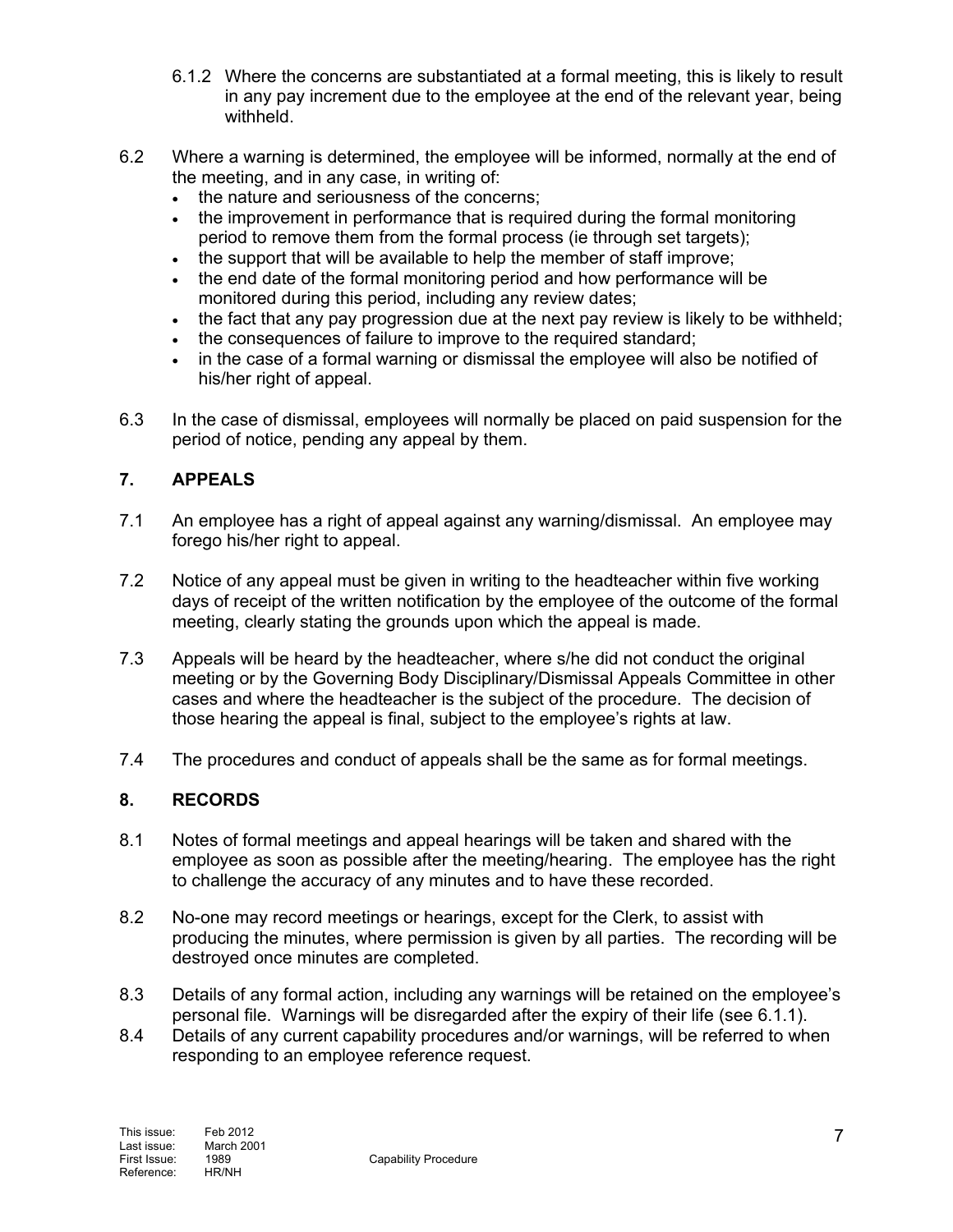# **9. TIMING/LOCATION OF MEETINGS/HEARINGS**

- 9.1 Employers are obliged to deal with performance issues without undue delay. It is expected that employees and their representatives will assist in this aim.
- 9.2 Where possible, timings of formal meetings and appeal hearings will be agreed with the employee and his/her representative and will normally take place during the working day.
- 9.3 Employees and their representatives should make themselves available to attend meetings within a reasonable period of time. If however, the employee's chosen companion is not available, for a reason that was not reasonably unforeseeable, at the time proposed for any meeting or hearing, one alternative date will be set, normally no later than five working days from the original date.
- 9.4 Where possible meetings and hearings will be held at a mutually convenient location, which meet any special needs of attendees and which may sometimes be away from the normal place of work where this is considered to be appropriate.
- 9.5 Reasonable time off with pay will be granted to employees who are acting as representative for an employee who is subject to the capability process.

# **10. GRIEVANCES RAISED DURING CAPABILITY PROCEDURES**

If an employee raises a grievance during the course of the capability procedure, related to the case, the grievance will normally be dealt with as part of the formal capability meeting/appeal. If appropriate, given the nature of the grievance, the capability process may be temporarily suspended in order to deal with the grievance.

# **11. ILL HEALTH DURING CAPABILITY PROCEDURES**

- 11.1 While it is recognised that capability procedures can be distressing and may sometimes lead to an employee feeling unwell, the Governing Body believes that it is in everyone's best interest to conclude matters as quickly as possible and will work with the employee to achieve this.
- 11.2 If sickness absence appears to have been triggered by the commencement of the capability procedure, the case will be referred immediately to an occupational health adviser to assess the employee's fitness for participation in the capability. Where an employee remains off sick, the matter will subsequently be dealt with in accordance with the sickness absence procedure.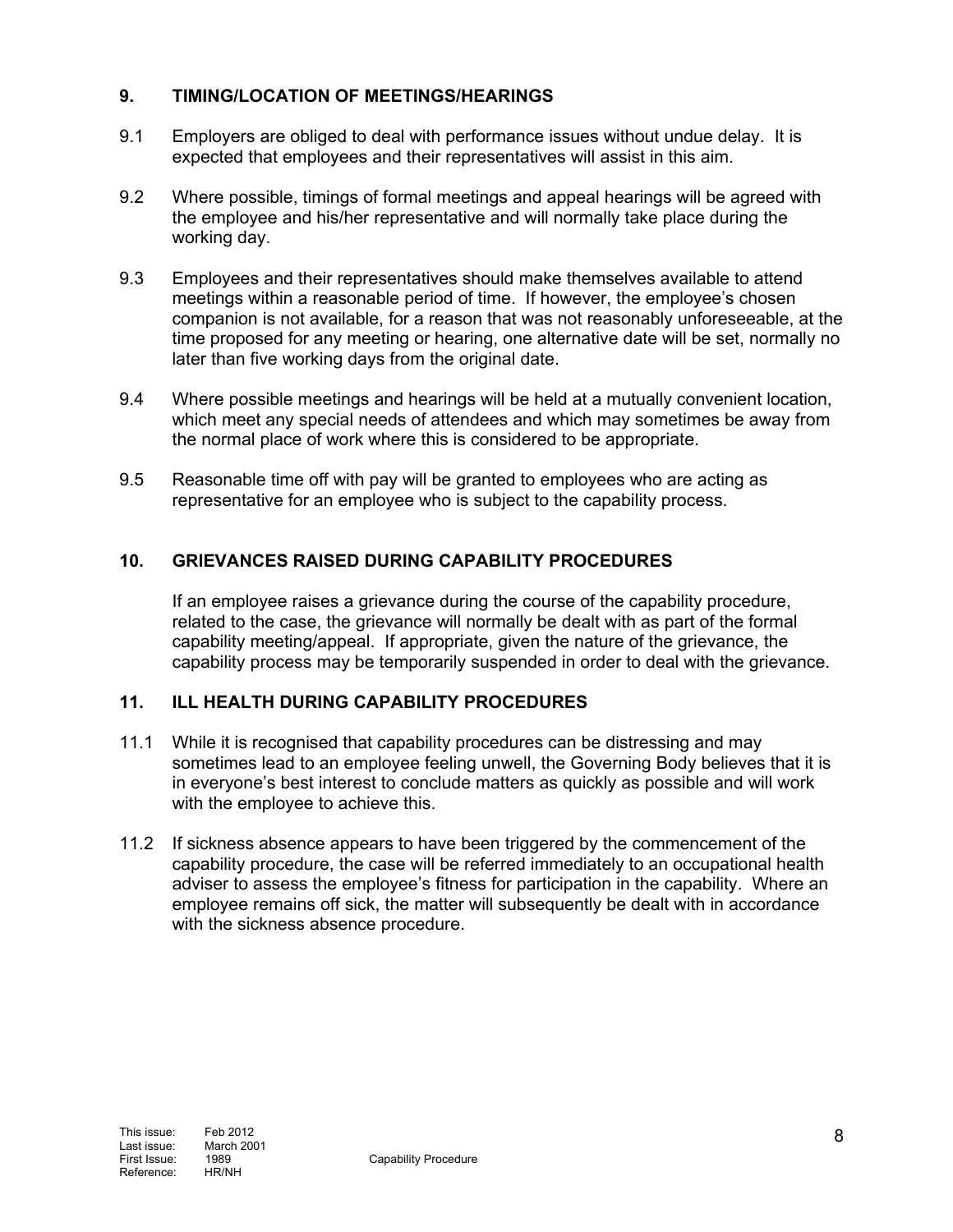